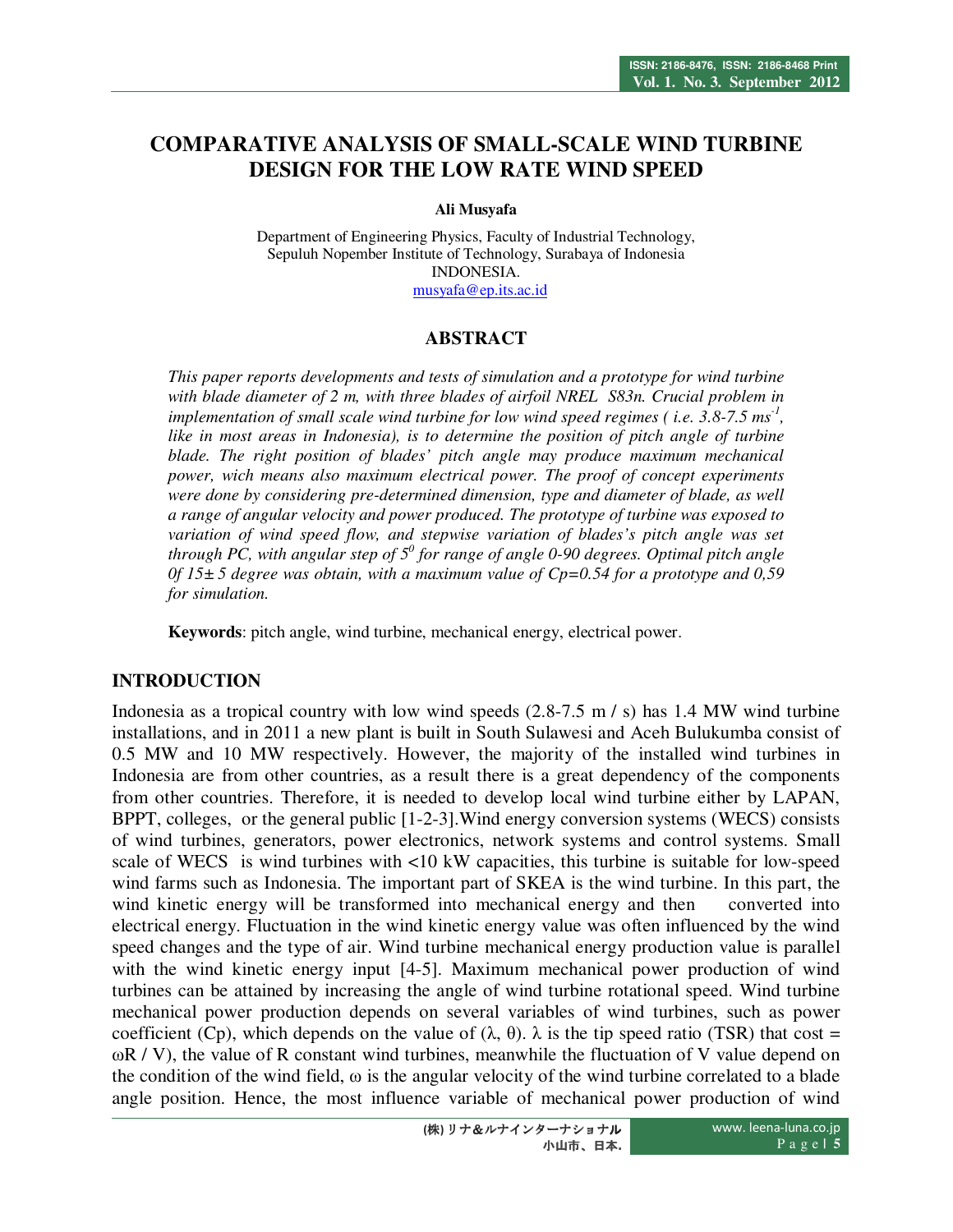turbines is the blade angle position other quantities which influence over mechanical power production is the type of blade and blade number, but its value is constant after the system was designed [6].

The wind turbine performance can be monitored, if a prototype wind turbine is outfitted with a computer-based electronic monitoring system. Here, major scales such as V, ω and θ are likely to be monitored. To obtain these quantities, wind turbine is outfitted with a sensing rotary encoder for sensing turbine rotational speed. Furthermore, this rotation data is processed by processor, and then it is displayed and recorded in real time by the PC. The variations of blade angle position changes can be set via PC, so the blade angle position changes can be done in every single step  $5^{\circ}$  quickly and precisely [7-8]. From these experiments, all data related to head position blade angle changes, wind speed and the speed will be processed to obtain the relation between the wind power and the turbine mechanical power output. The maximum power production values are obtained when the blade angle is in a particular position and then this value is used as a reference for developing the turbine and the design of control systems. This study focuses are to find and trace the position angle blade wind turbine that can produce maximum mechanical power.

#### **MATERIAL AND METHOD**

A wind power production by a wind turbine can be expressed through a kinetics wind energy equation using equation  $(1)$  and  $(2)$  [13].

$$
U = \frac{1}{2}mv_w^2 = \frac{1}{2}(\rho_{air}A_r x)v_w^2
$$
\n
$$
P = \frac{dU}{dt} = \frac{1}{2}\rho_{air}A_r v_w^2 \frac{dx}{dt} = \frac{1}{2}\rho_{air}A_r v_w^3
$$
\n(2)

Where *U* is a kinetic energy (Joule),  $\rho_{air}$  is air density (kg/m<sup>2</sup>),  $A_r$  is a sweeping blade area (m<sup>2</sup>),  $v_w$  is a wind speed (m/s), and *P* is wind turbine power (watt). Kinetics energy is converted into rotational energy or wind turbine power. When the wind passed through the blade, a wind velocity profile can be illustrated using a contour tube as in Fig. 1.



**Figure 1: Velocity Profile in the Wind Turbine Area** 

www.ajsc.leena-luna.co.jp **6** | P a g e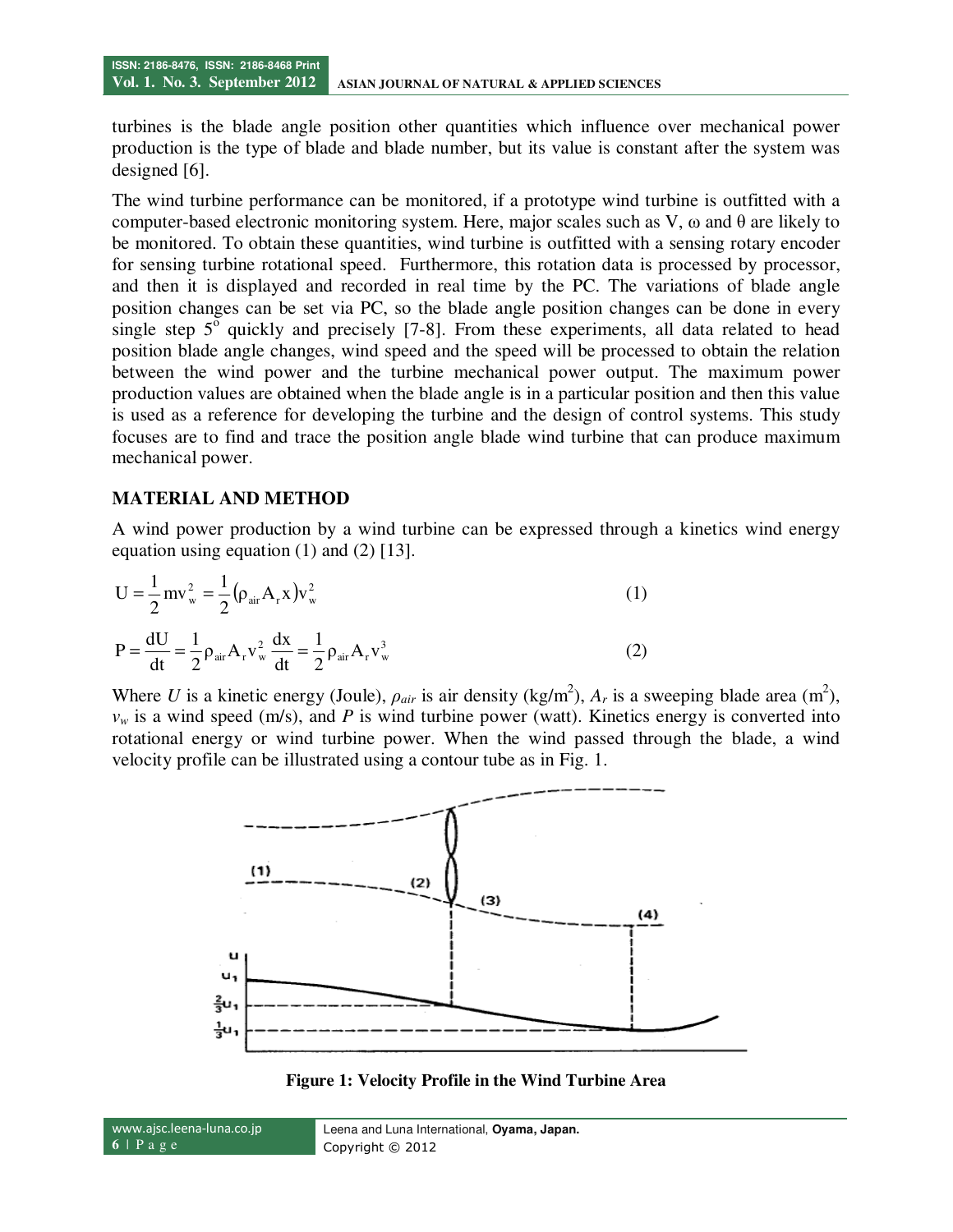There are four points to be considered as in Fig. 1. The velocity profile and its relation to the sweeping blade area are given below:

$$
v_2 = v_3 = \frac{2}{3}v_1
$$
 (3.a)

$$
v_4 = \frac{1}{3}v_1\tag{3.b}
$$

$$
A_2 = A_3 = \frac{3}{2}A_1
$$
 (3.c)

$$
A_4 = 3A_1 \tag{3. d}
$$

Equation (4) can be used to calculate the extraction of wind power. The power can be calculated by comparing the wind power before and after the blade:

$$
P = P_1 - P_4 = \frac{1}{2} \rho_{air} \left[ A_1 v_1^3 - A_4 v_4^3 \right] = \frac{1}{2} \rho_{air} \left( \frac{8}{9} A_1 v_1^3 \right)
$$
\n
$$
P = \frac{1}{2} \rho_{air} \left[ \frac{8}{9} \left( \frac{2}{3} A_2 v_1^3 \right) \right] = \frac{1}{2} \rho_{air} \left( \frac{16}{27} A_2 v_1^3 \right)
$$
\n(5)

A substitution eq. (5) into eq. (4), and substitution the value of A, it can be obtained a constant of  $16/27 = 0.59$ . This value is known as a Betz coefficient [14]. This coefficient shows a maximum efficiency of wind turbine or it is called a power coefficient (Cp). It is known that wind power production is also effected by the Cp. The bigger Cp can produce the bigger wind power production. The expression of extracted wind power also can be written as in eq. (6).

$$
P = \frac{1}{2} \rho_{air} C_p A_r v_w^3
$$
 (6)

Cp also can be determined in a simple way based on  $P_1$  and  $P_4$  as in eq. (7)

$$
Cp = \frac{P_4 - P_1}{P_1} \quad . \tag{7}
$$

Tip speed ratio is the ratio between the rotational speeds of the blade tip to wind speed. Blade tip speed is obtained by multiplying the rotor angular velocity (rad / s) with the radius of the rotor. This value is then compared with the wind speed in zone 1. R is the radius of the rotor and the RPS is the rotation per second.

$$
TSR = \frac{2\pi\pi R.RP}{V}
$$
 (8)

A design of wind turbine is consists of three blades, a gear blade, motor servo, a generator and others supporting components. The blade is designed based on an air foil contour standard of NREL S833, S835 and S834. This blade type is chosen with a consideration of its easiness of fabrication process. The blade has a length of 100 cm and a thickness of 18 %, 15 % and 21% t/C. It is made of fiber material. A gear box is fabricated based on a specification of the motor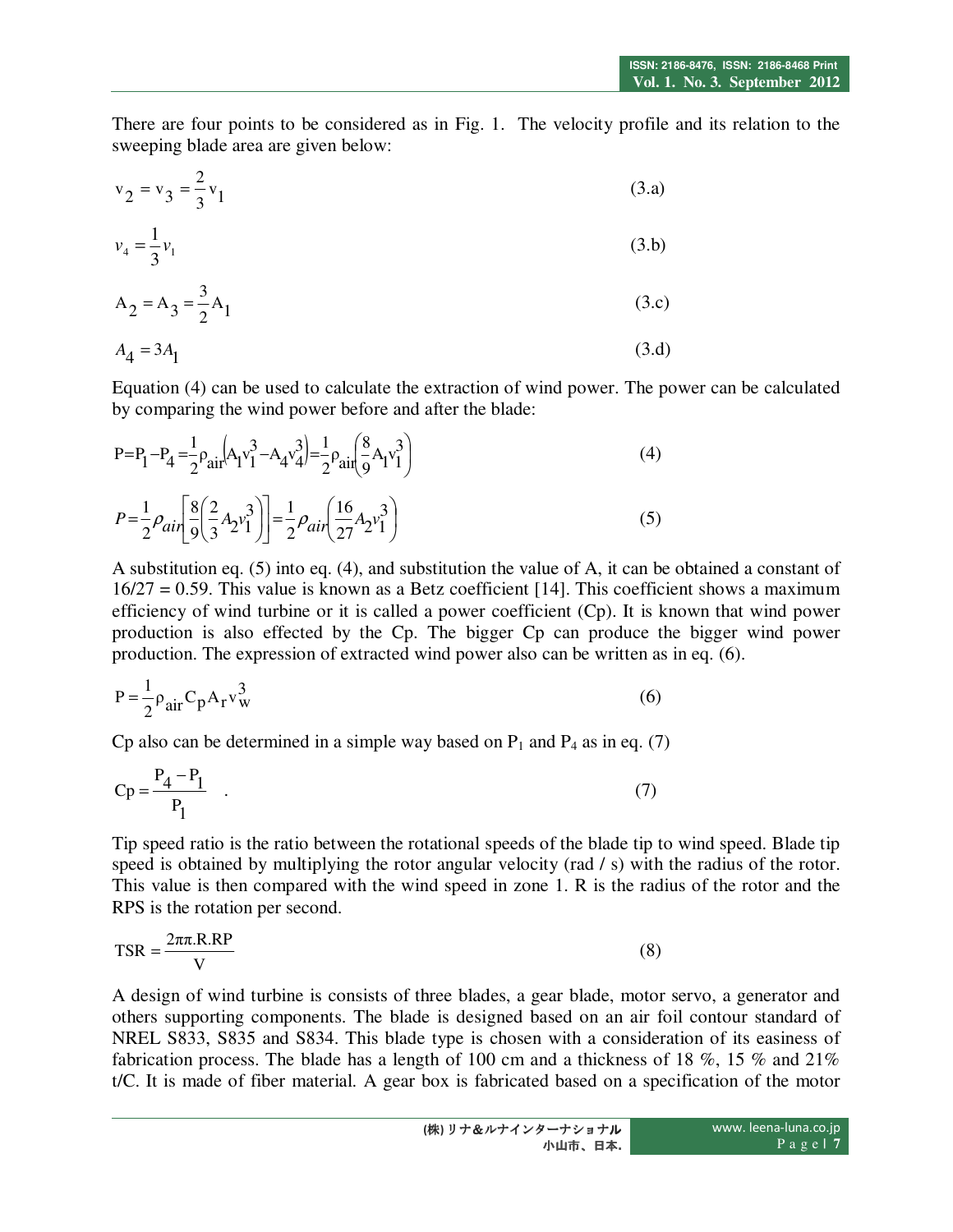servo. The gear box can achieve a movement resolution of  $5^\circ$ . The fabricated wind turbine parameters are shown in Table 1.

| <b>Rotor Blade</b>                                                                                  |  |  |  |  |  |
|-----------------------------------------------------------------------------------------------------|--|--|--|--|--|
| $Span = 85$ cm                                                                                      |  |  |  |  |  |
| $B$ lade = 3                                                                                        |  |  |  |  |  |
| Airfoil = non-uniform NREL $\rightarrow$ S835 (root), S833 (primary), S834 (tip) Tapered, no-twist. |  |  |  |  |  |
| Blade Shaft = Stainless Steel, $\phi$ 10 mm, 1 = 15 cm                                              |  |  |  |  |  |
| $Material = Fiberglass$                                                                             |  |  |  |  |  |
| <b>Pitch Setting</b>                                                                                |  |  |  |  |  |
| Motor Servo = GWS Servo $S125-1T/2BB/F 360$ Deg                                                     |  |  |  |  |  |
| $Driver = Microcontroller ATMega8535L$                                                              |  |  |  |  |  |
| Angle rotation = $360^\circ$                                                                        |  |  |  |  |  |
| Power Suplay = $6V$                                                                                 |  |  |  |  |  |
| Torque = $6.60 \text{ kg/cmB}$                                                                      |  |  |  |  |  |
| Gear box = Nylon, $1:1.25$                                                                          |  |  |  |  |  |
| <b>Rotary Sensor</b>                                                                                |  |  |  |  |  |
| Rotary Encoder = Relative, 20 slate, $\phi$ 40 mm                                                   |  |  |  |  |  |
| Photo Interrupter = Sharp GP1S53, 5 mm gap,                                                         |  |  |  |  |  |
| IR $(Tx)$ Phototransistor $(Rx)$                                                                    |  |  |  |  |  |
| <b>Center Plate &amp; Hub Cover</b>                                                                 |  |  |  |  |  |
| Center Plate $\rightarrow t = 20$ mm, $\phi$ 28 cm                                                  |  |  |  |  |  |
| Material = Poly Vinyl Chloride (PVC) Grey                                                           |  |  |  |  |  |
| Hub Cover $\rightarrow$ Material = Fiberglass                                                       |  |  |  |  |  |
| <b>Rotor Shaft</b>                                                                                  |  |  |  |  |  |
| Stainless Steel, $\phi$ 15 mm, t = 2 mm, 1 = 55 cm                                                  |  |  |  |  |  |
| Shaft holder = bearing NTN $6203LU$                                                                 |  |  |  |  |  |
| <b>Rotary Connector</b>                                                                             |  |  |  |  |  |
| Carbon Brush Holder = Bosch and Black Dekker                                                        |  |  |  |  |  |
| Carbon Brush = Makita                                                                               |  |  |  |  |  |

#### **Table 1. Specification of the Wind Turbine Prototype**

The fabricated wind turbine is equipped with monitoring software based on Visual Basic and a serial port interface for data communication. This software is used to control and to show the position of the pitch angle of the wind turbine blade. The measurement data can be presented in real time to indicate all of the necessary information. Monitoring system is also equipped with recording data system based on Microsoft Office-Excel integrated with the Visual Basic. Therefore, all of measurement process for the wind turbine can be accessed in real time and online. In this paper, wind speed data for experiment taken for a period of 100 seconds, in a steady state for the variation of wind speed 3-8 m/s. It indicates that the most of wind speed is in the range of 3-6 m/s. Therefore, it is necessary to design a wind turbine with an operational wind speed within this range.

# **Method of Development Wind Turbines with a Simulation**

Design optimization of wind turbine parameters (Cp) and (P), constructed through the wind turbine system model operation as shown in Figure 1. Betz theory using the hypothesis, that the fluid used in the experiments have constant air pressure, air velocity and has an ideal air, the system is illustrated in a vague boundary. Betz model illustrated by equation 9. As follows: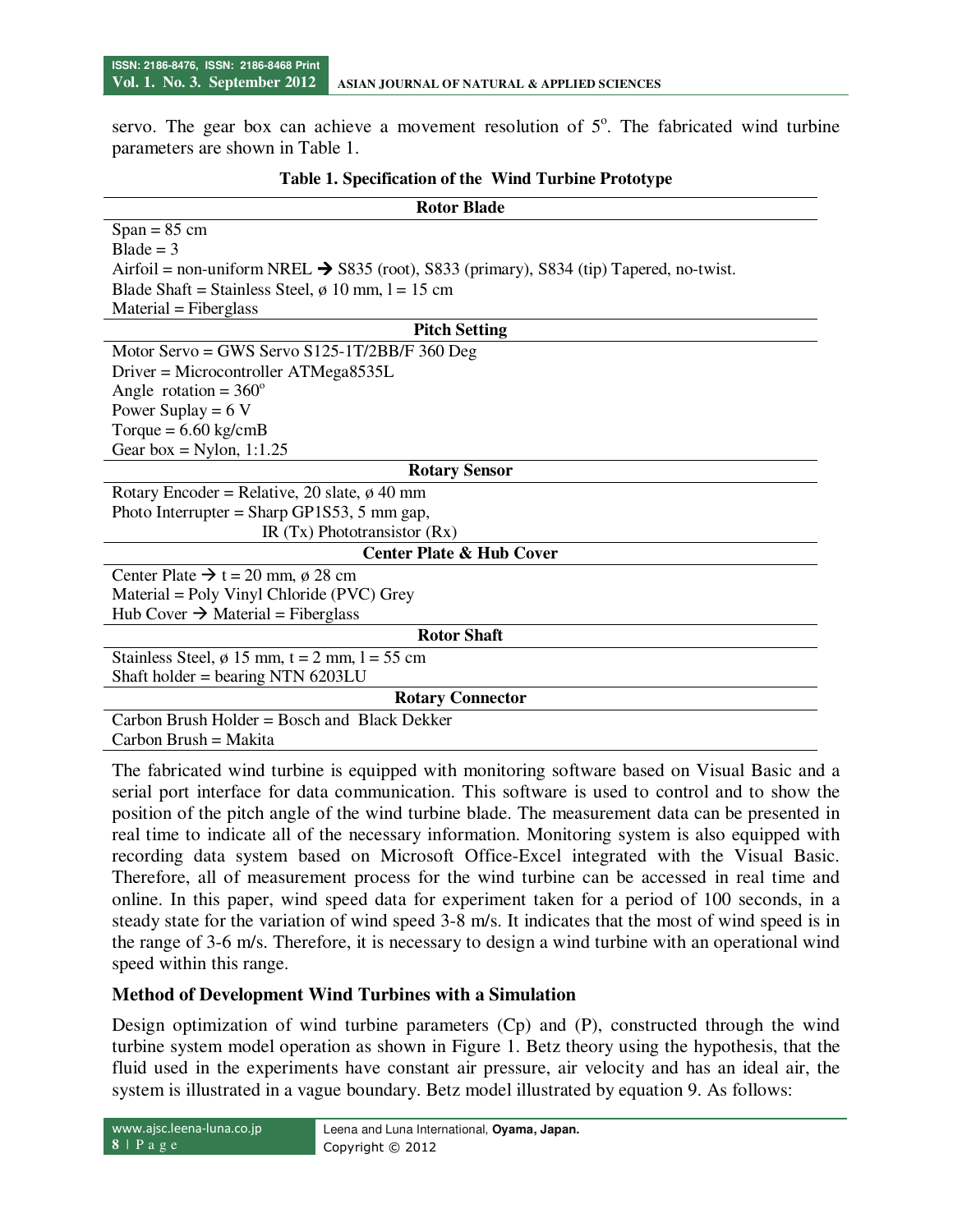$$
P = \rho. Q\left[\frac{V1^2}{2} - \frac{V3^2}{2}\right]; F = \rho. Q (V_1 - V_3); \rho = ct, and p = ct.
$$
 (9)

The maximum power coefficient is approached by the equation 9, with the associated order Constanta to obtain the value of 'an' optimum:

$$
a_{opt} = 16/27 = 0,593 \tag{10}
$$

The change of the power coefficient calculated by the equation (10), then plotted and shown in Figure 2. By performing simulations with the program package Mat lab, the obtained maximum value of  $Cp = 59.3\%$ , the value describes the value of the maximum wind kinetic energy that can be extracted by a wind turbine for a wind speed axial output state whose value is worth a third of the value of wind speed input or  $V3 = 1/3$  V1, By following the continuity equation, the Betz theory into equation 11.

$$
Q = V_1 \cdot A_1 = V2 \cdot A_2 = V_{3} A_3, \qquad (11)
$$

These conditions are practically acceptable and is called the Betz theory approach. Wind energy conversion process can be illustrated further by the TSR constant, which is the ratio of the tangential ( $\omega$ R) with winds of velocity, and then written in equation (12). Wind turbines can operate when the TSR (λ) changes from the borders of the maximum power coefficient (Cp).

$$
\lambda = \omega R / V_I \tag{12}
$$

Wind turbine power optimization method, is associated with a variable wind speed associated with the position of blade pitch angle, the wind turbine will have a maximum power coefficient is described by functions that depend on pitch angle and tip speed ratio is shown by equations  $(13-14)$ .



**Figure 2: Coefficient of power versus flow induction factor [9]**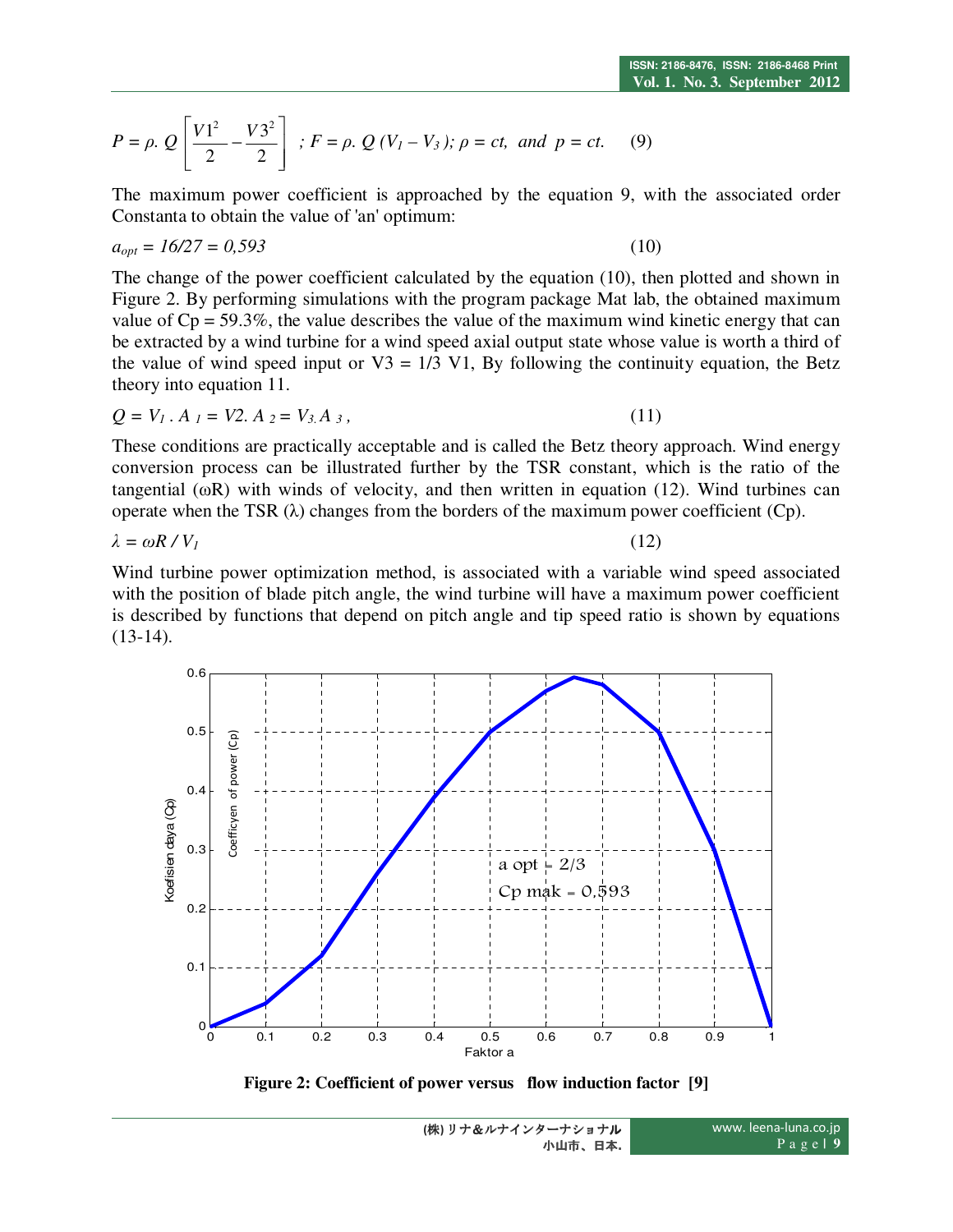From references are known values of the constants ,  $C_1 = 0.5175$ ,  $C_2 = 116$ ,  $C_3 = 0.4$ ,  $C_4 = 5$ ,  $C_5$  $= 21$ ,  $C_6 = 21$ . [9-10].

$$
Cp (\lambda, \theta) = C1. (C2 \lambda_i - C_3 \theta - C_4) e^{-C_3 \lambda i} + C_6 \lambda
$$
 (13)  

$$
\lambda_i = 1/(\lambda + 0.08 \theta) - 0.0035/\theta(^3 + 1)
$$
 (14)

To position the blade pitch angle,  $\theta$  varies from  $(0-20)^0$ , then Cp has evolution as the result simulation. The variation value is obtained through numerical calculation equation (13-14). Design optimization of the position of a wind turbine blade pitch angle, done to find the relationship power output and rotational speed wind turbine with wind speed variations.

#### **Method of Development to Build a Wind Turbine Prototype**

Wind turbine prototype was tested by the wind blowing in the wind speed and the position of blade pitch angle varied, the data recording test results that include wind speed at a certain distance before and after the blade, the rotational speed and blade pitch angle position.

| Pitch                                    | <b>Wind Speed</b> |                      |                      |                      |                      |                      |                  |
|------------------------------------------|-------------------|----------------------|----------------------|----------------------|----------------------|----------------------|------------------|
| Angle                                    | $7.5 \text{ m/s}$ | $7.0 \text{ m/s}$    | $6.5$ m/s            | $4.8$ m/s            | $4.1 \text{ m/s}$    | $3.1 \text{ m/s}$    | $2.8$ m/s        |
| $\boldsymbol{\left( \mathbf{0}\right) }$ | $\omega(RPM)$     | $\omega(\text{RPM})$ | $\omega(\text{RPM})$ | $\omega(\text{RPM})$ | $\omega(\text{RPM})$ | $\omega(\text{RPM})$ | $\omega$ (RPM)   |
| $\boldsymbol{0}$                         | $\theta$          | $\theta$             | $\mathbf{0}$         | $\mathbf{0}$         | $\theta$             | $\overline{0}$       | $\boldsymbol{0}$ |
| 5                                        | 130               | $\overline{0}$       | $\overline{0}$       | 64                   | $\boldsymbol{0}$     | 55                   | 41               |
| 10                                       | 168               | 65                   | 115                  | 64                   | 68                   | 45                   | 34               |
| 15                                       | 163               | 111                  | 97                   | 60                   | 56                   | 47                   | 32               |
| 20                                       | 94                | 81                   | 70                   | 42                   | 43                   | 37                   | 29               |
| 25                                       | 103               | 76                   | 54                   | 40                   | 37                   | 30                   | 22               |
| 30                                       | 66                | 54                   | 41                   | 33                   | 32                   | 26                   | 16               |
| 35                                       | 48                | 39                   | 30                   | 27                   | 28                   | 18                   | $\boldsymbol{0}$ |
| 40                                       | 40                | 31                   | 26                   | 21                   | 22                   | 16                   | $\overline{0}$   |
| 45                                       | 31                | 25                   | 20                   | 17                   | 19                   | 11                   | 0                |
| 50                                       | 25                | 22                   | 17                   | 14                   | 14                   | $\overline{0}$       | $\Omega$         |
| 55                                       | 23                | 20                   | $\overline{0}$       | 11                   | $\boldsymbol{0}$     | $\theta$             | $\boldsymbol{0}$ |
| 60                                       | 18                | 12                   | $\mathbf{0}$         | $\overline{0}$       | $\overline{0}$       | $\theta$             | $\Omega$         |
| 65                                       | 15                | $\theta$             | $\mathbf{0}$         | $\overline{0}$       | $\overline{0}$       | $\theta$             | $\Omega$         |
| 70                                       | 12                | $\overline{0}$       | $\mathbf{0}$         | $\overline{0}$       | $\overline{0}$       | $\theta$             | $\boldsymbol{0}$ |
| 75                                       | $\Omega$          | $\Omega$             | $\Omega$             | $\Omega$             | $\theta$             | $\theta$             | $\Omega$         |
| 80                                       | $\Omega$          | $\Omega$             | $\overline{0}$       | $\overline{0}$       | $\theta$             | $\overline{0}$       | $\Omega$         |
| 85                                       | $\overline{0}$    | $\Omega$             | $\mathbf{0}$         | $\overline{0}$       | $\boldsymbol{0}$     | $\overline{0}$       | $\boldsymbol{0}$ |
| 90                                       | $\overline{0}$    | $\overline{0}$       | $\overline{0}$       | $\theta$             | $\mathbf{0}$         | $\mathbf{0}$         | $\boldsymbol{0}$ |

**Table 2: Experimental with a variation of Blade Position Angle and Wind Speed** 

The relationship of TSR to wind speed variations and the position of the blade pitch angle, the coefficient of variation of wind speed at the blade pitch angle, and coefficient of variation of the power of the TSR on the blade pitch angle is calculated. Wind turbine rotational speed is read via the view that display in monitor with Pulls per Second unit. PPS readings are converted to the rotations per minute (RPM). Furthermore the data obtained by experiments as shown in Table 2.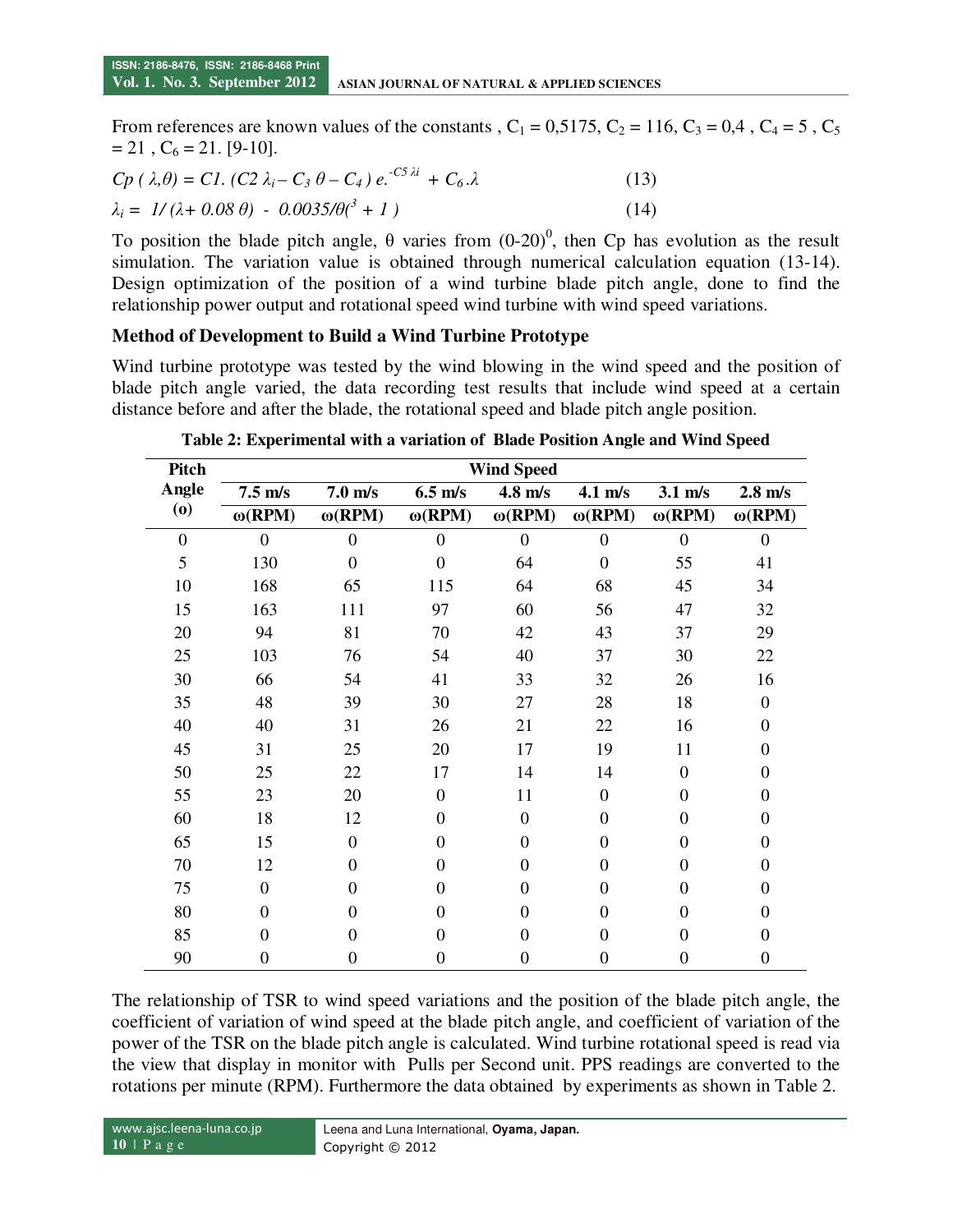### **RESULT AND DISCUSSION**

The simulation of wind turbine generating, wind turbine parameter relationships and specific locations for wind speed wind turbine are installation. Relations obtained by the simulation of wind turbine power coefficient (Cp) of the tip speed ratio (TSR) for the pitch angle position (0- $20)$ <sup>o</sup> which is capable of producing the greatest power is shown in Figure 3



**Figure 3: Simulation of power variation coefficient Cp on TSR for optimum pitch angle** 



**Figure 4: Wind power versus the rotational speed and the wind speed variation**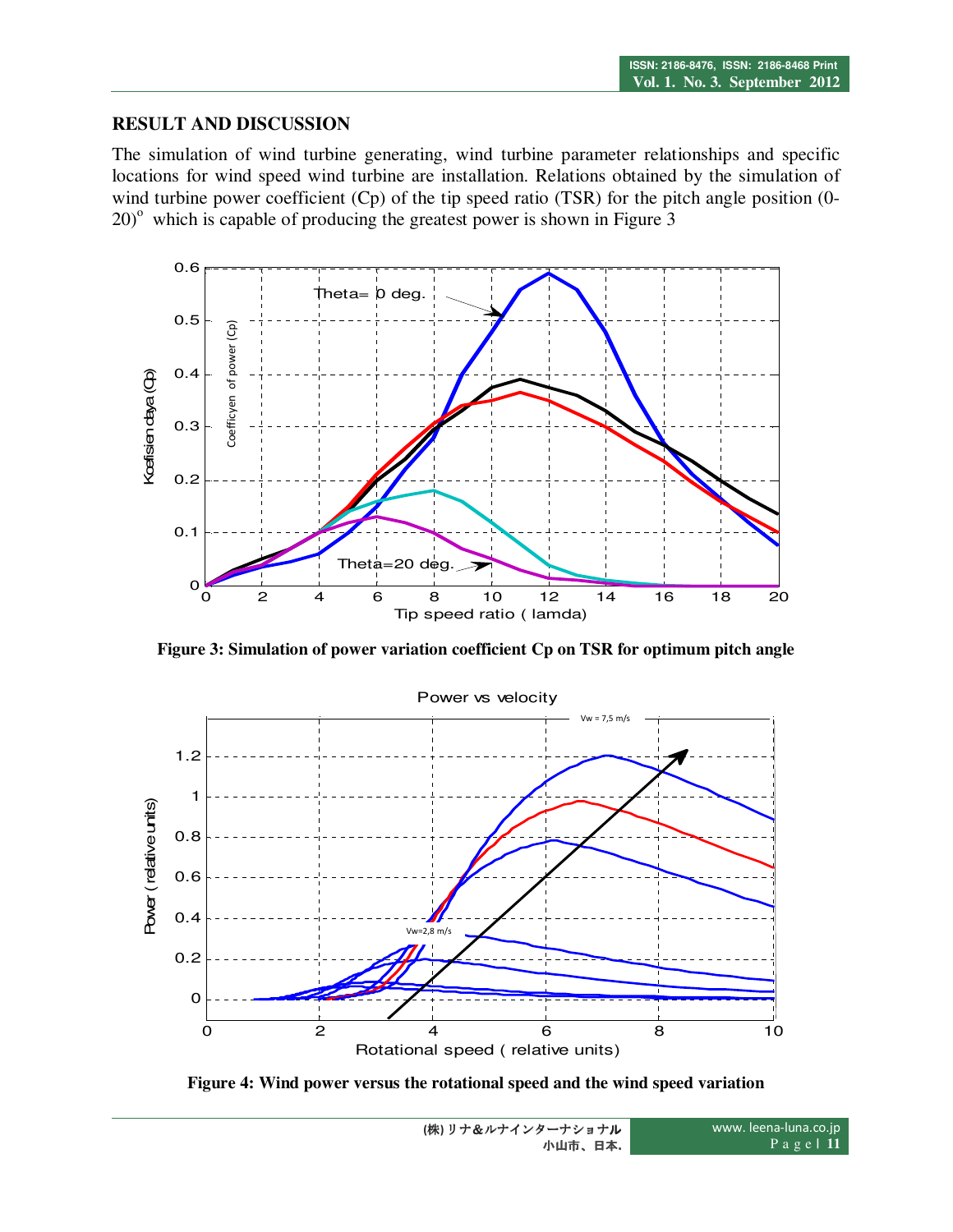#### **ISSN: 2186-8476, ISSN: 2186-8468 Print Vol. 1. No. 3. September 2012 ASIAN JOURNAL OF NATURAL & APPLIED SCIENCES**

The relationship of wind turbine power output of wind turbine rotational speed is illustrated by Figure 4. When the data has been processed it can be used to find the relationship: the speed of rotation of the blade pitch angle to the wind speed variation in Figure 5., The power coefficient of wind turbine blade pitch angle of the wind speed variation Figure 6. And the turbine power coefficient (Cp) of the tip speed ratio (TSR) is illustrated by Figure 7.



**Figure 5: Rotation speed versus blade angle position and wind speed variation** 



**Figure 6: Power coefficient versus position on blade pitch angle variation and wind speed** 

www.ajsc.leena-luna.co.jp **12** | P a g e Leena and Luna International, **Oyama, Japan.**  Copyright © 2012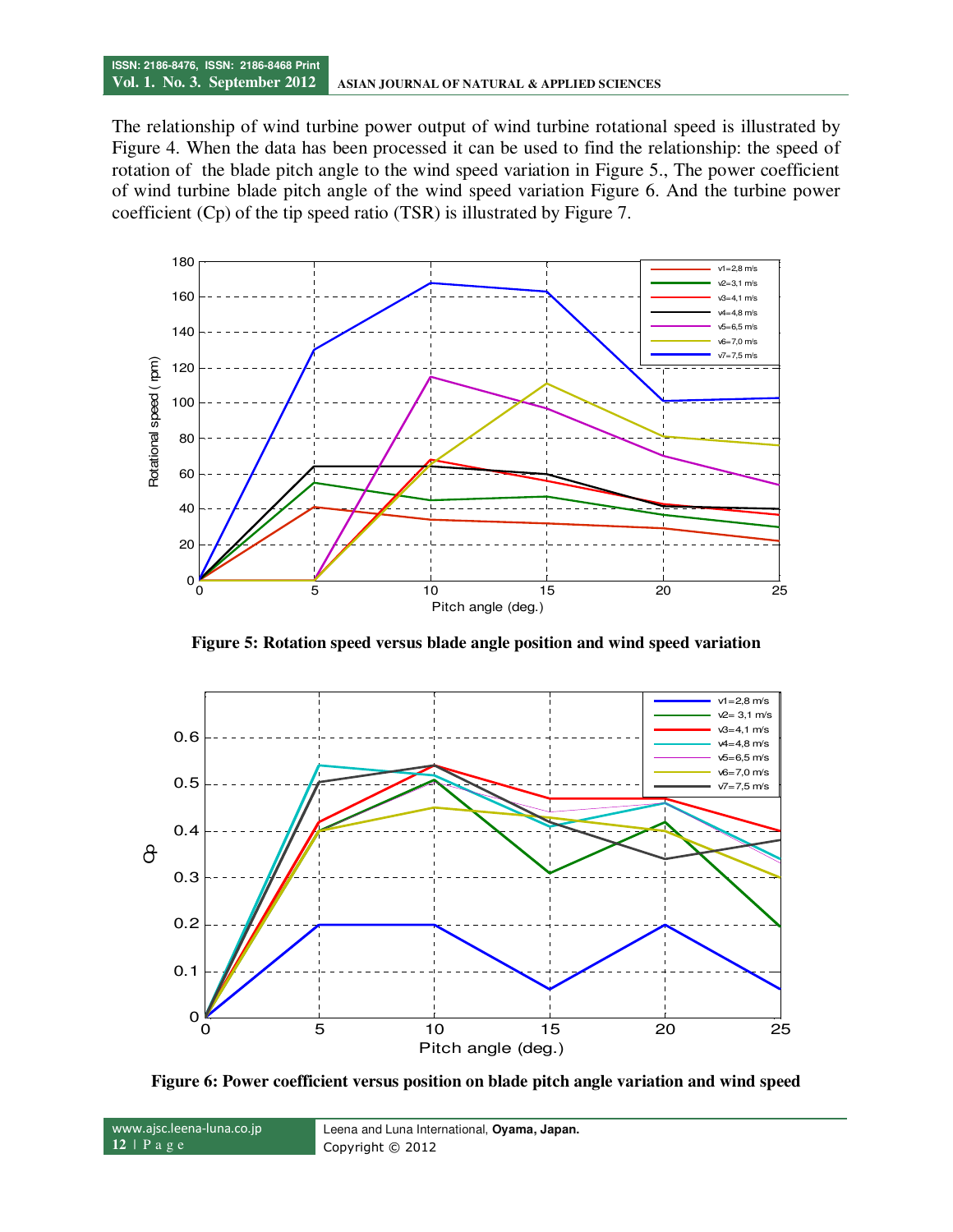

**Figure 7: The variation of power coefficient (Cp) versus TSR on the pitch angle variation** 

#### **Testing of Wind Turbine Prototype**

Optimum pitch angle wind turbine is relationship with the angular velocity that can produce maximum power. Optimum blade pitch angle position was evaluated by two approaches. First through the relationship of power coefficient of wind speed with blade pitch angle varied. Second through the relationship of wind speed in RPM blade pitch angle varied.

The first approach is known that the position of the optimum blade pitch angle that produces maximum power coefficient is at the entire range of wind speeds  $(2.8 \text{ to } 7.5)$  m/s, have a pitch angle position: 10, 15, and 20 deg. For wind speed 2.8 m /s, pitch angle position 10, 15, and 20 de. Have a relatively low power coefficient Cp values above 0.3. At the wind speed 7.5 m/s pitch angle to position the working area of the turbine  $5^{\circ}$ -20 $^{\circ}$ . At wind speeds of 7.5 m/s maximum TSR achieved. On the pitch angle positions  $5^{\circ}$ -70°. The pitch angle position in 75°- $90^\circ$ , the TSR = 0. Power coefficient of wind turbines at each wind speed and pitch angle coefficient calculated through the relationship, the relationship of wind speed and blade pitch angle illustrated by Figure (8-10).



**Figure 8: Pitch angle position versus RPM on wind speed variation** 

**(**株**)** リナ&ルナインターナショナル 小山市、日本**.**

www. leena-luna.co.jp P a g e **| 13**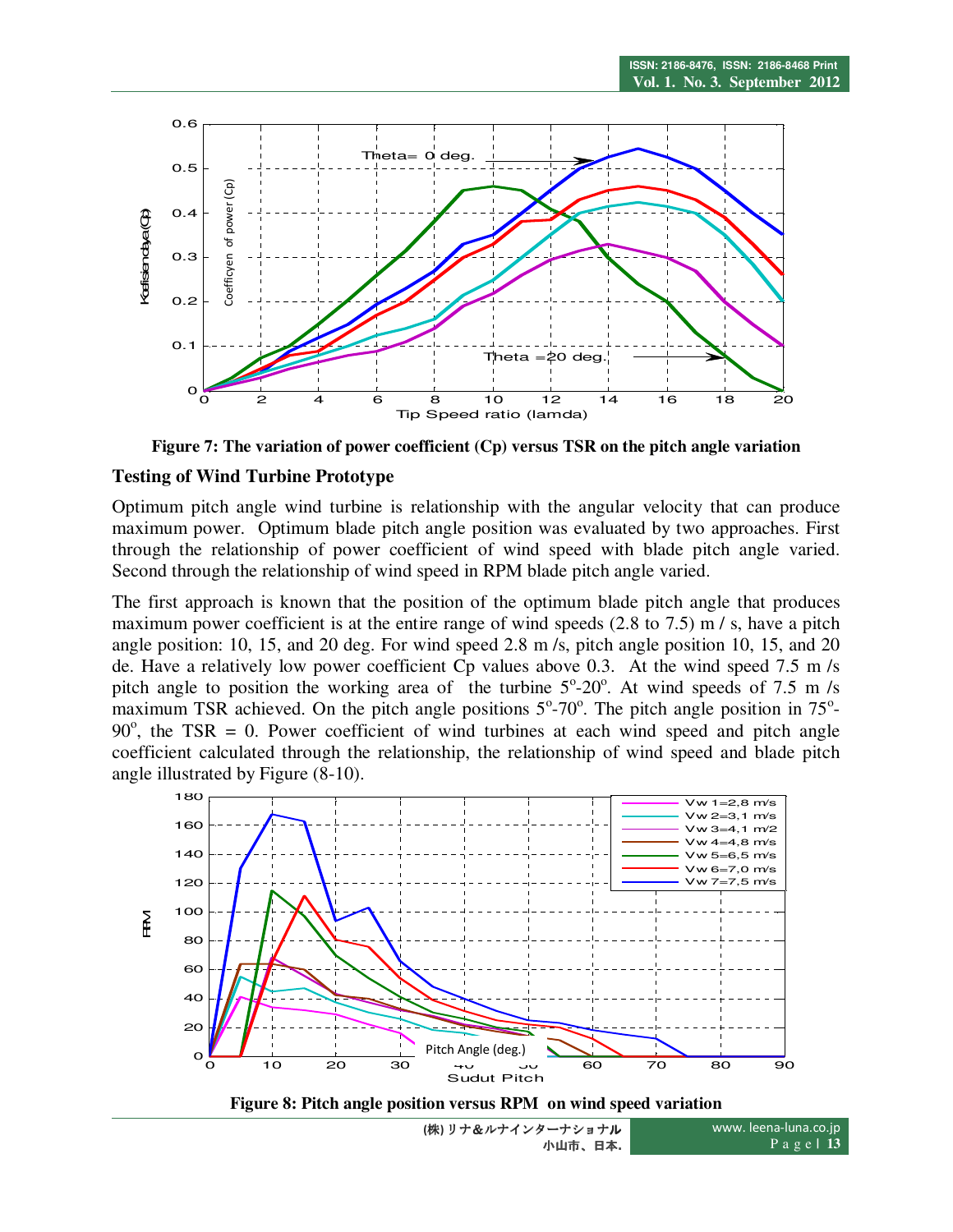

**Figure 9: Wind speed versus TSR on the pitch angle variation** 



**Figure 10: Wind speed versus Cp on the pitch angle variation** 

#### **DISCUSSION**

Figure 11 Illustrates the comparative wind turbine power coefficient (Cp) simulation results of a prototype wind turbine blade pitch angle to position ( $\theta = 0^{\circ}$ ) and position angle ( $\theta = 15^{\circ}$ ). The compilation of wind turbine power production from the simulation model compared with the production of wind power wind turbine prototype is illustrated by Figure 12.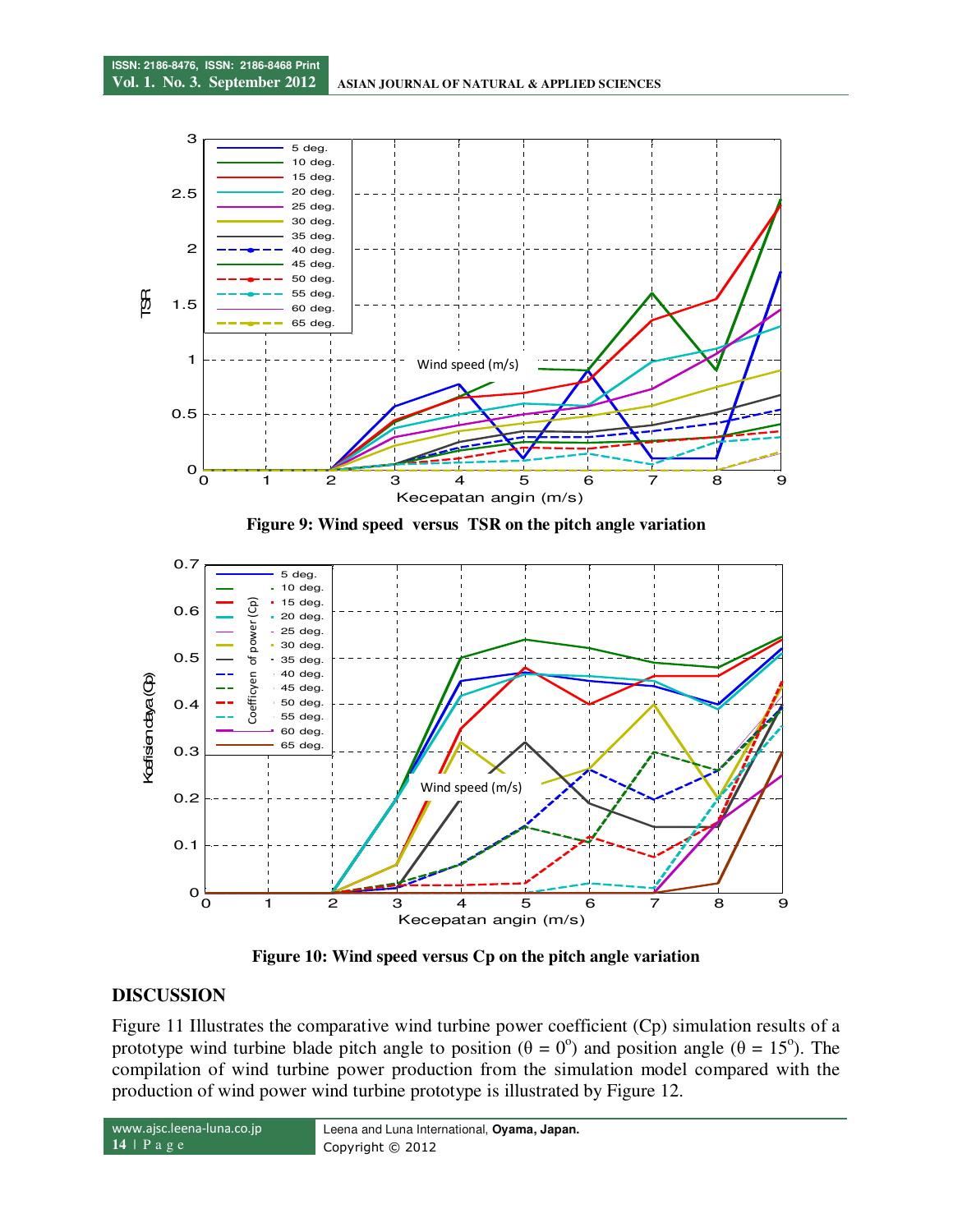

Figure 11: Relationship TSR versus Cp at (0<sup>o</sup> and 15<sup>o</sup>) for simulation and prototype

Wind turbines are designed through simulation when given wind speed 7.5 m / s, capable of producing the maximum power coefficient of 0.59 for the position of the pitch angle is zero, and when the blade angle positions 10 and 15 degrees produces the value of  $Cp = 0.54$  and when the position of the pitch angle of 20 degrees produces the value of  $Cp = 0.51$ . Wind turbines are built through prototype, capable of producing maximum power coefficient values in the range between the angular position of the blade angle range of 00-150 with a maximum value of  $Cp =$ 0.545, and when the position of blade pitch angle is at position 200 wind turbines generating a maximum value of Cp 0, 51



**Figure 12: Wind power Versus TSR on wind speed variation 4 m/s and 7.5 m/s. In simulation and prototype wind turbine**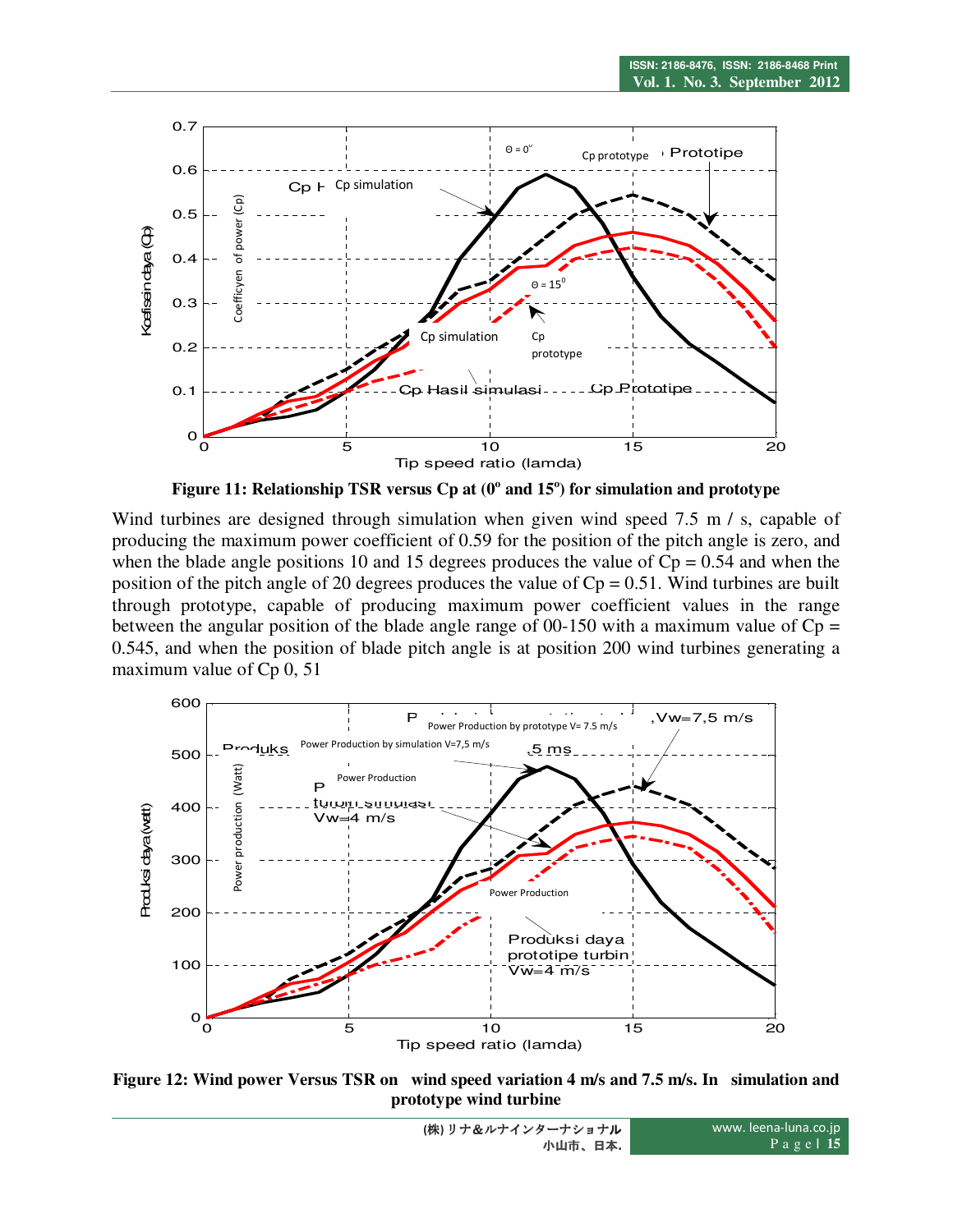The position of the pitch angle wind turbine that produces the maximum RPM for wind speeds 2.8-7.5m/s. The position of the blade pitch angle10, 35 with wind speed 2.8 m/s will generate 40 RPM, The position of the blade pitch angle 10.15 with wind speed 4.8 / s generate 69 RPM, and the position of blade angle 10.87 with wind speed 7.5 m / s generate 168 RPM; The results of the design pitch angle regulator capable of regulating blade angle range 0 to 90 degrees with intervals of  $5 \pm 0.39$  degrees.

# **CONCLUSION**

Based on the analysis as above, it was concluded that:

- 1. The results of the design of wind turbines with simulation for wind speed 7.5 m / s, and a pitch angle position  $0^{\circ}$  produced the maximum Cp=0.59 and of the wind turbine prototype generated maximum Cp=0.545. Difference of the two Cp values of 4.5%. When the blade pitch angle position is 15o, the wind turbine simulation results have a value of  $Cp=0.47$  and the wind turbine prototype has  $Cp=0.42$ , so that differences in  $C_p$  values of simulation results and wind turbine prototype has value = 5%.
- 2. At wind speeds 7.5 m / s., the wind turbines simulation is capable of generating power production at  $=$  479 Watt, and the wind turbine prototype turbine generates power  $=$  426 Watt. For wind speed blows 4 m / s. the wind turbines simulation power produce for  $=$ 373 Watt and wind turbine prototype = 345 Watt. Thus, if the difference in power production are expressed in percent, then for wind speed 7.5 m  $\ell$  s. = 11.06% and for wind speeds of 4 m / s =  $6.97\%$

## **Nomenclature**

| A                     | rotor swept area $[m^2]$                                                 |  |  |  |  |
|-----------------------|--------------------------------------------------------------------------|--|--|--|--|
| Cp                    | power coefficient [pu]                                                   |  |  |  |  |
| R                     | maximum rotor radius (m)                                                 |  |  |  |  |
| $P_{aero}$            | aerodynamic power [W]                                                    |  |  |  |  |
| $T_{\rm rot}$         | torsional rotation at the turbine's rotor [N.m]                          |  |  |  |  |
| $T_a$                 | aerodynamic torque[N.m]                                                  |  |  |  |  |
| $T_{g}$               | torque generator $[N.m]$                                                 |  |  |  |  |
| $T_{aux}$             | torque auxiliary [N.m]                                                   |  |  |  |  |
| $J_g$                 | generator inertia [kg/m <sup>2</sup> ]                                   |  |  |  |  |
| $J_t$                 | rotor inertia [ $\text{kg/m}^2$ ]                                        |  |  |  |  |
| γ                     | arodynamic damping coefficient [N.m.s/rad]                               |  |  |  |  |
| $c_T$                 | torsion coefficien (-)                                                   |  |  |  |  |
| $\mathcal V$          | wind speed $(m/s)$                                                       |  |  |  |  |
| $\omega_t$            | rational speed (rad/s)                                                   |  |  |  |  |
| $T_{o}$               | optimum torsion (N.m)                                                    |  |  |  |  |
| $v_o$                 | optimum wind speed (m/s)                                                 |  |  |  |  |
| $C_{op}$              | optimum power coefficient(-)                                             |  |  |  |  |
| $B_t$                 | friction coefficien of turbine                                           |  |  |  |  |
| Greek symbols         |                                                                          |  |  |  |  |
| $\omega_{\text{rot}}$ | angular speed of rotor                                                   |  |  |  |  |
| $\eta$                | efficiency (-)                                                           |  |  |  |  |
|                       | tip speed ratio [pu.]                                                    |  |  |  |  |
|                       | www.ajsc.leena-luna.co.jp<br>Leena and Luna International, Oyama, Japan. |  |  |  |  |
| $16$   P a g e        | Copyright © 2012                                                         |  |  |  |  |